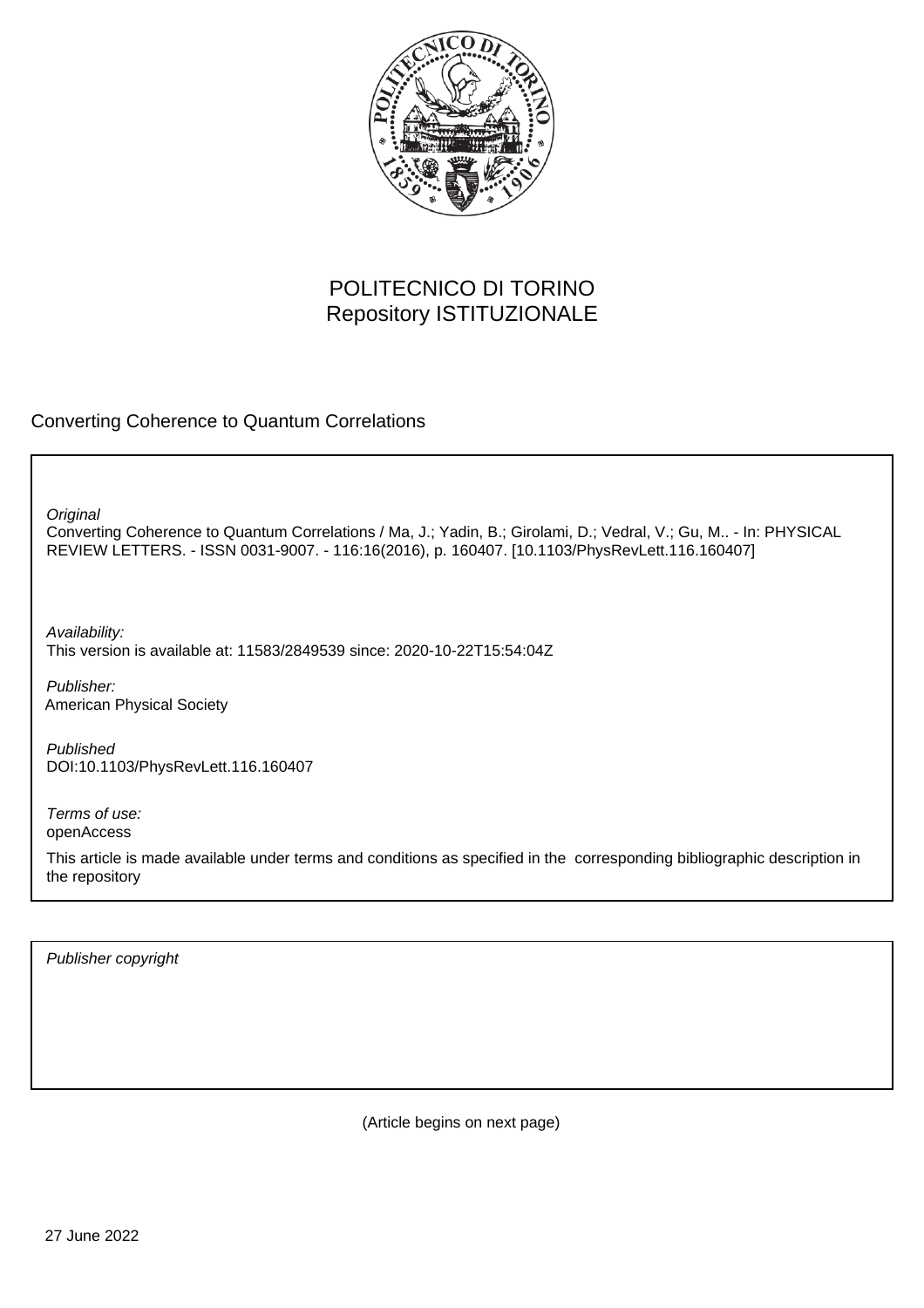## Converting Coherence to Quantum Correlations

Jiajun Ma,<sup>1,2,\*</sup> Benjamin Yadin,<sup>2</sup> Davide Girolami,<sup>2,†</sup> Vlatko Vedral,<sup>1,2,3,4</sup> and Mile Gu<sup>5,6,3,1,‡</sup>

<sup>1</sup>Center for Quantum Information, Institute for Interdisciplinary Information Sciences, Tsinghua University,

100084 Beijing, China<br><sup>2</sup>Department of Atomic and Laser Physics, Clarendon Laboratory, University of Oxford,

Parks Road, Oxford OX1 3PU, United Kingdom<br><sup>3</sup>Centre for Quantum Technologies, National University of Singgrous, 117

<sup>3</sup> Centre for Quantum Technologies, National University of Singapore, 117543 Singapore, Singapore<sup>4</sup> Department of Physics, National University of Singapore, 2, Science Drive 3, 117551 Singapore, Singapore

 $^{4}$ Department of Physics, National University of Singapore, 2 Science Drive 3, 117551 Singapore, Singapore

<sup>S</sup>School of Physical and Mathematical Sciences, Nanyang Technological University, 21 Nanyang Link, 637371 Singapore, Singapore

<sup>6</sup>Complexity Institute, Nanyang Technological University, 18 Nanyang Drive, 637723 Singapore, Singapore

(Received 21 October 2015; revised manuscript received 10 March 2016; published 22 April 2016)

Recent results in quantum information theory characterize quantum coherence in the context of resource theories. Here, we study the relation between quantum coherence and quantum discord, a kind of quantum correlation which appears even in nonentangled states. We prove that the creation of quantum discord with multipartite incoherent operations is bounded by the amount of quantum coherence consumed in its subsystems during the process. We show how the interplay between quantum coherence consumption and creation of quantum discord works in the preparation of multipartite quantum correlated states and in the model of deterministic quantum computation with one qubit.

DOI: [10.1103/PhysRevLett.116.160407](http://dx.doi.org/10.1103/PhysRevLett.116.160407)

Introduction.—Quantum information theory studies the features that make a system inherently quantum. Viewing these features as resources is crucial for developing new quantum technologies. Nonclassical correlations have long been regarded as a key quantum resource. Entanglement was the first such concept to be known about, and later other types of quantum correlations beyond entanglement, notably quantum discord, were discovered. However, notions of quantumness also exist in single systems without referring to correlations. As originally pointed out by Schrödinger [1], superposition—now often called quantum coherence—is a fundamentally quantum property. The rigorous characterization of coherence in the framework of resource theories has been a rather recent development [2,3], and a subsequent stream of works has identified coherence measures for both theoretical and experimental purposes [2–27].

Resources are often interconvertible: we can trade one for another. Along these lines, can coherence in single systems be traded for quantum correlations? Recently, the relation between coherence and entanglement was studied in Refs. [18,24,27,28]. In this Letter, we investigate the interplay between coherence and quantum discord in multipartite systems. Discord is a recently established kind of quantum correlation [29–31] which has generated a great deal of interest and debate [32]. Previous results have reported a link between specific coherence and discordtype measures [20,24,33]. Here, we provide a general relation for consuming coherence in order to build up discord. We prove that, for a multipartite system, if the coherence of the global state is a resource which cannot be increased, the cost of creating discord can be expressed in terms of the coherence consumption of the subsystems.

We show this mechanism at work in two settings. First, we consider the preparation of a quantum correlated state by applying a sequence of controlled gates to an uncorrelated multipartite coherent state, a standard subroutine for quantum information, computation, and metrology [34,35]. Then we focus on the deterministic quantum computation model with one qubit (DQC1) [36]. This model has been widely studied to determine if alternative quantum resources beyond entanglement, e.g., discord, might be employed in quantum computation [37–40]. We study the role played by the coherence of the single pure qubit in this model, showing that it is coherence consumption that makes discord production possible.

Linking coherence and discord.—Before stating our results, we review the information-theoretic definitions of coherence and discord. The resource theory of coherence characterizes the free resources, i.e., incoherent states and incoherent operations, and the criteria identifying coherence measures [3,41]. The framework has been extended to the multipartite scenario [18,22,24,27]. Given a finitedimensional system partitioned by  $n$  subsystems  ${A_1, A_2, ..., A_n}$ , and a reference product basis  ${i_1, ..., n} \coloneqq$  $\langle i_1 \rangle \otimes \cdots \otimes \langle i_n \rangle$ , the incoherent states take the form  $\sigma_{A_1,...,A_n} = \sum_{i_1,...,n}^{(n)} p_{i_1,...,n} |i_1,...,n\rangle \langle i_1,...,n|,$   $\{p_{i_1,...,n}\} \ge 0,$ <br>  $\sum_{i_1,...,n} p_{i_1,...,n} = 1$  and form the set  $\mathcal{I}_{A_1,...,A_n}$ . Any other state has nonzero coherence. An incoherent operation is any quantum operation that maps incoherent states to incoherent states. Incoherent states of subsystem  $A_k$  are defined with respect to the basis  $\{|i_k\rangle\}$  being consistent with the joint basis  $\{|i_{1,...,n}\rangle\}$ . For a bipartite system AB, it is possible to study the coherence with respect to a local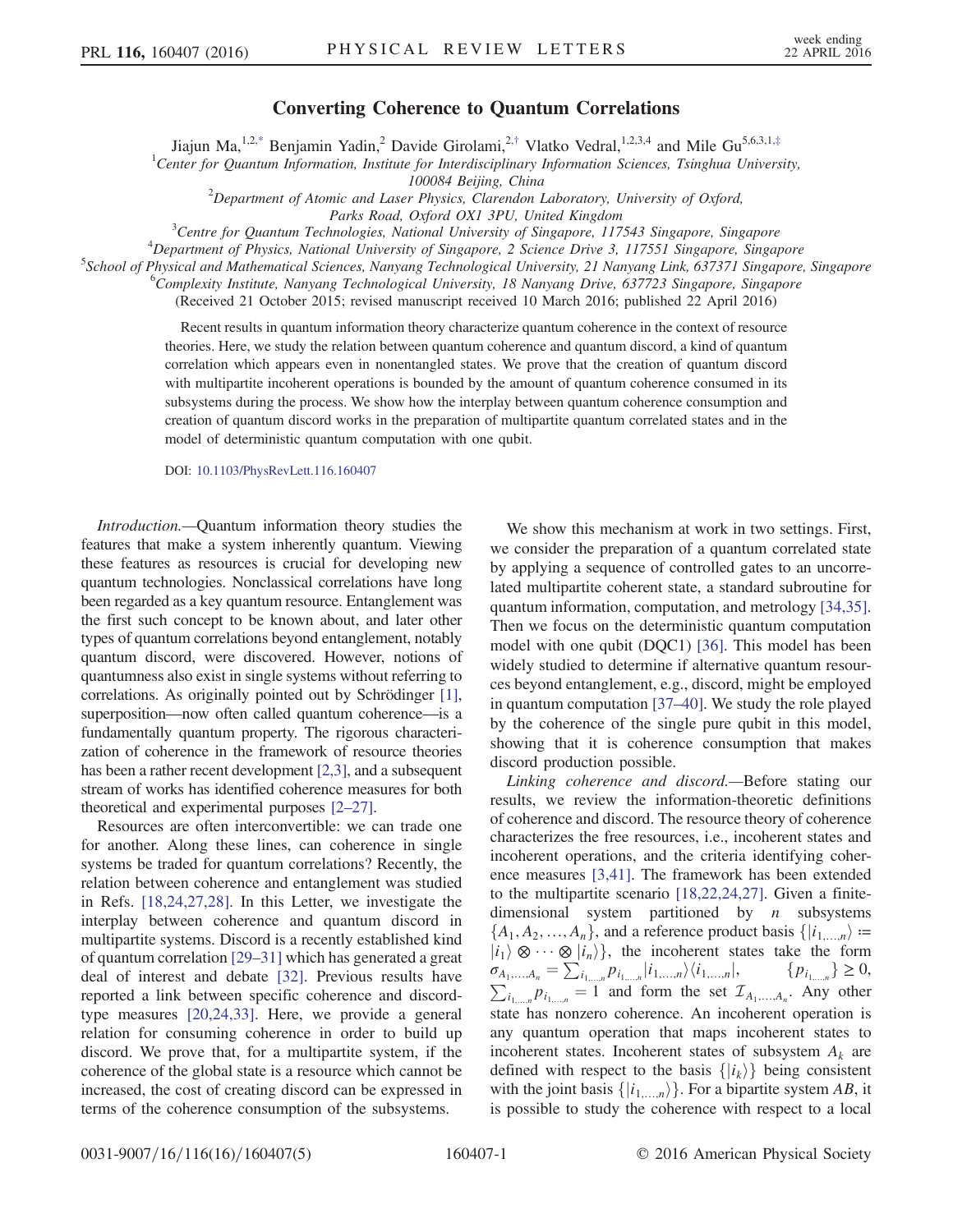basis on A. We thus define the A-incoherent states with respect to  $\{|i\rangle_A\}$  as  $\sigma_{AB} \in \mathcal{I}_{B|A}, \sigma_{AB} = \sum_i p_i |i\rangle\langle i|_A \otimes \rho_{B|i}$ [42], and we call maps  $\Lambda_{IC}^{B|A}$  taking  $\mathcal{I}_{B|A}$  to itself A-<br>incoherent exerctions. A magazine of expression f (c) is incoherent operations. A measure of coherence  $f_C(\rho)$  is a nonnegative function which vanishes for incoherent states and is a nonincreasing monotone under incoherent operations,  $f_c(\rho) \ge f_c(\Lambda_{IC}(\rho))$ . This ensures that the resource (coherence) cannot be increased through free (incoherent) operations. A notable class of coherence measures is given by the pseudodistance of a state to the incoherent (or A-incoherent) state set  $\mathcal{I}: C^{\delta}(\rho) = \min_{\sigma \in \mathcal{I}} \delta(\rho, \sigma)$ , where  $\delta$ is a contractive pseudodistance [43]. In particular, we recall the relative entropy of coherence  $C(\rho) = \min_{\sigma \in \mathcal{I}} S(\rho||\sigma) =$  $S(\rho || \Phi^i(\rho))$ , where  $S(\rho || \sigma) = \text{Tr}[\rho \log_2 \rho] - \text{Tr}[\rho \log_2 \sigma]$  is<br>the quantum relative entropy and  $\Phi^i(\rho) = \sum |i\rangle \langle i|\rho |i\rangle \langle i|$ the quantum relative entropy and  $\Phi^{i}(\rho) = \sum_{i} |i\rangle\langle i|\rho|i\rangle\langle i|$ <br>is the dephased state in reference basis  $\{ |i\rangle \}$ . For the is the dephased state in reference basis  $\{|i\rangle\}$ . For the A-incoherent case, we have  $C_{B|A}(\rho_{AB}) = \min_{\sigma_{AB} \in \mathcal{I}_{B|A}}$  $S(\rho_{AB}||\sigma_{AB}) = S(\rho_{AB}||\Phi_A^i(\rho_{AB}))$ , where  $\Phi_A^i(\rho_{AB}) = \sum_{B} p_{A}i \sqrt{i} \sum_{B} \rho_{AB}$  $\sum_i p_i|i\rangle\langle i|_A \otimes \rho_{B|i}$  is a local dephasing in subsystem A [22].

Discord quantifies the disturbance induced by local measurements to multipartite states [29–31]. Even separable mixed states can have nonzero discord, while all quantum correlations reduce to entanglement for pure states. Let C denote the set of zero discord states, described as classically correlated. They take the form  $\sum_{k_1,\dots,n} p_{k_1,\dots,n} |k_1,\dots,n\rangle \langle k_1,\dots,n|$ , where  $\{p_{k_{1,...,n}}\}\geq 0$ ,  $\sum_{k_{1,...,n}}p_{k_{1,...,n}}=1$ , and  $\{|k_{1,...,n}\rangle=$  $|k_1\rangle \otimes \cdots \otimes |k_n\rangle$  is an arbitrary product basis. A class<br>of measures quantifies discord as the pseudodistance to the of measures quantifies discord as the pseudodistance to the set  $\mathcal{C}: D^{\delta}(\rho) = \min_{\sigma \in \mathcal{C}} \delta(\rho, \sigma)$  [31]. In particular, the relative entropy of discord is given by  $D(\rho_{A,...,A_n}) = \min_{\Phi} D_{\{\Phi^i\}}$  $(\rho_{A_1,...,A_n}), \qquad D_{\{\Phi^i\}}(\rho_{A_1,...,A_n}) = S(\rho_{A_1,...,A_n}||\Phi^i(\rho_{A_1,...,A_n})),$ where  $\Phi^i = \otimes_{j=1}^n \Phi_{A_j}^{i_j}$  is the dephasing, i.e., a projective measurement, in  $\{|i_{1,...,n}\rangle\}$  [44]. An alternative measure is given by the global discord  $\bar{D}(\rho_{A_1,...,A_n}) = \min_{\{\Phi^i\}} \bar{D}_{\{\Phi^i\}}$  $(\rho_{A_1,...,A_n}), \bar{D}_{\{\Phi^i\}}(\rho_{A_1,...,A_n}) = S(\rho_{A_1,...,A_n} || \Phi^i(\rho_{A_1,...,A_n})) (\rho_{A_1,...,A_n}), \quad \bar{D}_{\{\Phi^i\}}(\rho_{A_1,...,A_n}) = S(\rho_{A_1,...,A_n} || \Phi^i(\rho_{A_1,...,A_n})) - \sum_k S(\rho_{A_k} || \Phi^i_{A_k}(\rho_{A_k}))$ , where  $\Phi^i_{A_k}(\rho_{A_k}) = \sum_i |i_k\rangle\langle i_k|\rho_{A_k}|i_k\rangle$  $\langle i_k|$  [45]. These two quantities evaluate the disturbance induced by applying local dephasing to all of the subsystems. Yet, disturbance also occurs when performing local measurements on only a fraction of the subsystems. This is captured by the asymmetric discord measures. For bipartite states  $\rho_{AB}$ , by dephasing only on A, one has  $\bar{D}_{B|A}(\rho_{AB})=$  $\min_{\{\Phi_A^i\}} \bar{D}_{\{\Phi_A^i\}}(\rho_{AB}), \quad \bar{D}_{\{\Phi_A^i\}}(\rho_{AB}) = S(\rho_{AB} || \Phi_A^i(\rho_{AB})) S(\rho_A || \Phi_A^i(\rho_A))$ , which is equivalent to the original definition<br>of discord [29.30]. We note that discord is alternatively of discord [29,30]. We note that discord is alternatively defined as the minimum disturbance induced by generalized measurements [positive-operator valued measure (POVM)], thus taking smaller values than the above introduced quantities [31]. As this choice does not affect our results, we stick to the minimization over dephasing. From now on, the dephasing for all basis-dependent discord measures,

e.g.,  $\Phi^i$  for  $\bar{D}_{\{\Phi^i\}}(\rho_{A_1,...,A_n})$ , is with respect to the reference basis under consideration.

We are now ready to link coherence and discord. It is evident from the above definitions that  $D^{\delta}(\rho_{A_1,...,A_n}) \leq$  $C^{\delta}(\rho_{A_1,...,A_n})$  (for the relative entropy, see Ref. [24]) for any choice of the reference basis. In fact, this measure of discord is the minimum amount of coherence in any product basis [31]. Let us then consider a setting where a coherent state  $\rho_A$  is coupled to an initially uncorrelated incoherent ancilla  $\tau_B$ . If the coupling is an incoherent operation, then there is a bound on the amount of discord generated.

Result 1.—For any contractive pseudodistance  $\delta$  the amount of discord created between a state  $\rho_A$  and an incoherent ancilla  $\tau_B$  by an incoherent operation  $\Lambda_{\text{IC}}$  is upper bounded by the coherence of  $\rho_A$ :

$$
D^{\delta}(\Lambda_{\text{IC}}(\rho_A \otimes \tau_B)) \leq C^{\delta}(\rho_A). \tag{1}
$$

*Proof.*—Suppose  $\tau_A$  is the closest incoherent state to  $\rho_A$ . By exploiting the contractivity of  $\delta$  and that  $\Lambda_{\text{IC}}(\tau_A \otimes \tau_B) \in$ C, we have  $C^{\delta}(\rho_A) = \delta(\rho_A, \tau_A) = \delta(\rho_A \otimes \tau_B, \tau_A \otimes \tau_B) \geq$  $\delta(\Lambda_{\text{IC}}(\rho_A \otimes \tau_B), \Lambda_{\text{IC}}(\tau_A \otimes \tau_B)) \geq D^{\delta}(\Lambda_{\text{IC}}(\rho_A \otimes \tau_B)).$ 

As  $d_B \geq d_A$ , the bound can be saturated for  $\delta$ , which is the quantum relative entropy and the Bures distance. Here is the proof. Let us now fix  $d_B \geq d_A$ , with  $\delta$  being the quantum relative entropy and  $\tau_B = |i_0\rangle\langle i_0|$ . Per the results in Ref. [18], there exists an incoherent unitary gate (a generalized CONTROLLED-NOT gate) such that  $E^{\delta}(\Lambda_{\text{IC}}(\rho_A \otimes \tau_B)) = C^{\delta}(\rho_A)$ , where  $E^{\delta}$  is the relative entropy of entanglement. Since  $D^{\delta}(\rho) \geq E^{\delta}(\rho)$ , we obtain  $D^{\delta}(\Lambda_{\text{IC}}(\rho_A \otimes \tau_B)) \geq C^{\delta}(\rho_A)$ . Thus,  $D^{\delta}(\Lambda_{\text{IC}}(\rho_A \otimes \tau_B)) =$  $C^{\delta}(\rho_A)$ . If  $\tau_B$  is a different incoherent state, we just perform<br>the incoherent operation that replaces it with  $|i_{\delta}\rangle\langle i_{\delta}|$  and the incoherent operation that replaces it with  $|i_0\rangle\langle i_0|$ , and the proof follows. A similar argument holds for  $\delta$ , the Bures distance.

It is already known that coherence can be converted to entanglement [18]. Since discord is a quantum correlation beyond entanglement, a natural question arises: is it possible to transform coherence to discord without generating entanglement? We answer this question by providing such an example. Let us start with the state  $|+\rangle$  $\langle + | \otimes | 0 \rangle \langle 0 |$ , where  $| + \rangle = (1/\sqrt{2}) | 0 \rangle + (1/\sqrt{2}) | 1 \rangle$ . Then we perform the incoherent operation  $\varepsilon(\rho) = pU_{\text{CX}}\rho U_{\text{CY}}^{\dagger} +$ We perform the incoherent operation  $\varepsilon(p) = p \sigma \exp(\varepsilon x)$ <br>  $(I - p)(\ell/4)$ , where  $U_{CX}$  is the CONTROLLED-NOT gate<br>  $U_{CV}(|i\rangle \otimes |i\rangle) - |i\rangle \otimes |i\hat{\mathbf{\Theta}}i\rangle$ . The resulting state is a  $U_{\rm CY}(|i\rangle \otimes |j\rangle) = |i\rangle \otimes |i \oplus j\rangle$ . The resulting state is a Werner state  $p|\Phi^+\rangle\langle\Phi^+| + (1-p)(\frac{\beta}{4})$ , with  $|\Phi^+\rangle =$  $\left(\frac{1}{\sqrt{2}}\right)|00\rangle + \left(\frac{1}{\sqrt{2}}\right)|11\rangle$ . By tuning  $0 < p \le \frac{1}{3}$ , one can generate discord without any entanglement. It is easy to check that this case respects result 1. An open question is whether or not the bound can be saturated for some separable output state. We leave this issue for future research.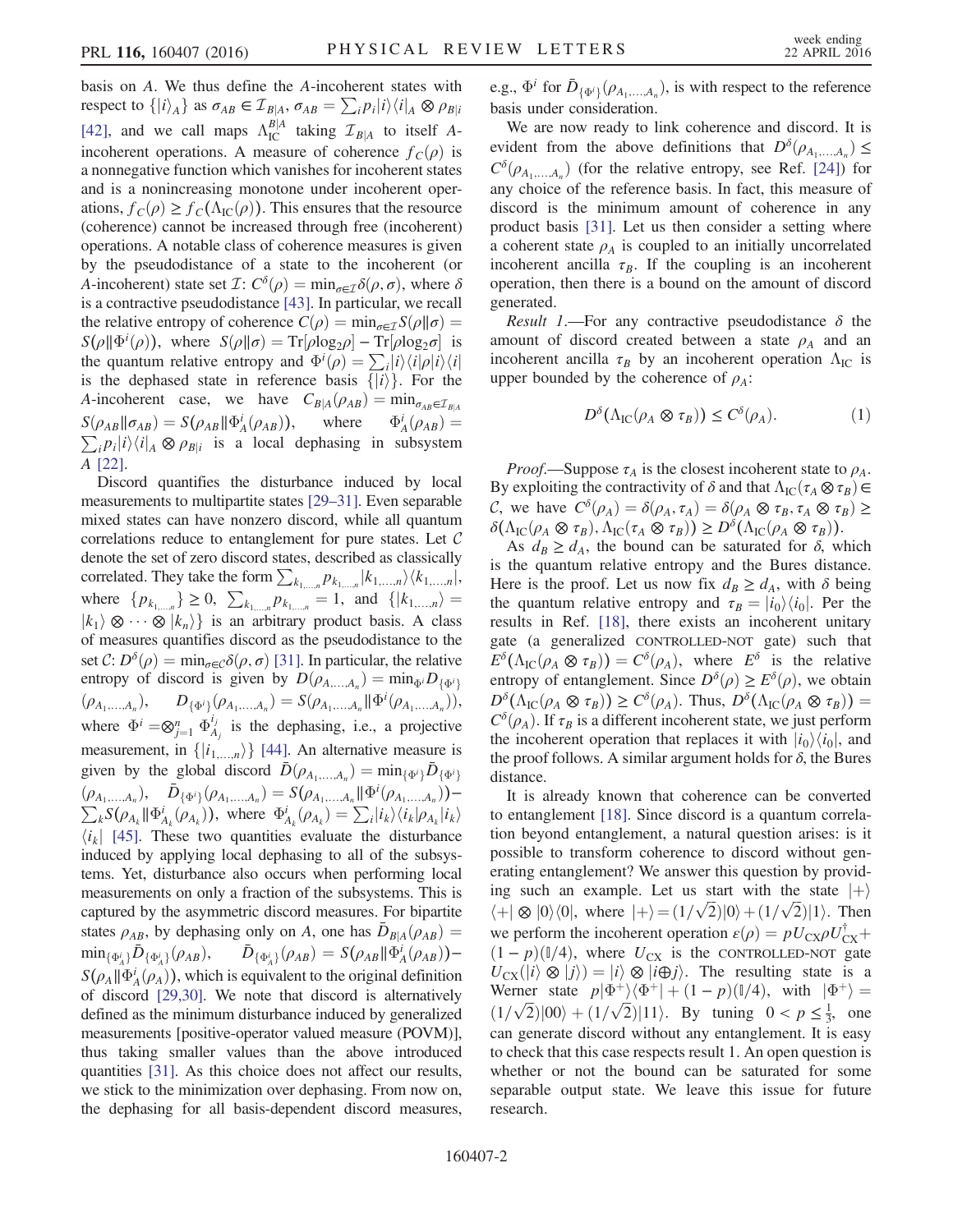Result 1 shows that the initial coherence of the global state (here equivalent to the coherence of subsystem A) upper bounds the creation of discord by incoherent operations. It is possible to extend the link to multipartite scenarios and tighten the bound by focusing on the relative entropy of coherence. Given an arbitrary channel  $\Lambda(\cdot)$ , we define the consumption of quantity  $X$  in system  $Y$  under  $\Lambda(\cdot)$  as  $\Delta X(\rho_Y) = X(\rho_Y) - X(\Lambda(\rho_Y))$ . When  $\Delta X(\rho_Y)$  is negative,  $-\Delta X(\rho_Y)$  can be understood as the production of X. For example,  $\Delta C(\rho_A)$  denotes the coherence consumption of system A. We note that this quantity is closely related to the decohering power of a channel introduced by Mani and Karimipour [46], which corresponds to the maximum achievable coherence consumption when the input  $\rho_A$  is optimized over the set of maximally coherent states. Also, observing that  $\bar{D}_{\{\Phi^i\}}(\rho_{A_1,...,A_n}) = C(\rho_{A_1,...,A_n})$ - $\sum_{k} C(\rho_{A_k}) \geq 0$ , we find  $\Delta C(\rho_{A_1,...,A_n}) = \sum_{k} \Delta C(\rho_{A_k}) +$  $\Delta \bar{D}_{\{\Phi'\}}(\rho_{A_1,...,A_n})$ . If the channel is a global incoherent operation, coherence is consumed,  $\Delta C(\rho_{A_1,...,A_n}) \geq 0$ . Thus, we have the following.

*Result* 2.—Given an incoherent operation  $\Lambda_{IC}$  applied to an uncorrelated multipartite system  $\rho_{A_1,...,A_n} = \bigotimes_{i=1}^{n} \rho_{A_i}$ , the production of global discord is upper bounded by the production of global discord is upper bounded by the coherence consumption of the subsystems:

$$
\bar{D}(\Lambda_{\mathrm{IC}}(\rho_{A_1,\ldots,A_n})) \leq \sum_k \Delta C(\rho_{A_k}).\tag{2}
$$

Proof.—Since  $\sum_k \Delta C(\rho_{A_k}) + \Delta \bar{D}_{\{\Phi^i\}}(\rho_{A_1,...,A_n}) \ge 0$ , one has  $\sum_{k} \Delta C(\rho_{A_k}) \ge \overline{D}_{\{\Phi^i\}}(\Lambda_{\text{IC}}(\rho_{A_1,...,A_n})) - \overline{D}_{\{\Phi^i\}}(\rho_{A_1,...,A_n}) =$  $\bar{D}_{\{\Phi^i\}}(\Lambda_{\text{IC}}(\rho_{A_1,...,A_n})) \geq \bar{D}(\Lambda_{\text{IC}}(\rho_{A_1,...,A_n})).$ <br>The bound is seturated if the least dist

The bound is saturated if the least disturbing dephasing in  $\bar{D}(\Lambda_{\text{IC}}(\rho_{A_1,...,A_n}))$  is the one on the reference basis, and  $\Lambda_{\text{IC}}$  is a unitary (and thus reversible) operation.

Following the same line of reasoning, the creation of asymmetric discord is bounded by the coherence consumption of the subsystems.

*Result 3.*—Given an A-incoherent operation  $\Lambda_{IC}^{B/A}$  applied to an uncorrelated bipartite state  $\rho_{AB} = \rho_A \otimes \rho_B$ , the production of asymmetric discord is upper bounded by the coherence consumption in A,

$$
\bar{D}_{B|A}(\Lambda_{\mathrm{IC}}^{B|A}(\rho_{AB})) \leq \Delta C(\rho_A). \tag{3}
$$

*Proof.*—We note that  $\overline{D}_{\{\Phi_A^i\}}(\rho_{AB}) = C_{B|A}(\rho_{AB}) - C(\rho_A);$ <br>
18.  $\Delta C_{\phi}(\rho_{AB}) = \Delta C(\rho_A) = \Delta \overline{D}_{\phi}(\rho_{AB})$ . The monotry thus,  $\Delta C_{B|A}(\rho_{AB}) - \Delta C(\rho_A) = \Delta \overline{D}_{\{\Phi_A'\}}(\rho_{AB})$ . The monotonicity of  $C_{B|A}$  under  $\Lambda_{IC}^{B|A}$  implies  $\Delta C_{B|A}(\rho_{AB}) \ge 0$ . As  $\bar{D}_{\{\Phi_A^i\}}(\rho_{AB}) = 0$ , one has  $\sum_k \Delta C(\rho_{A_k}) \ge \bar{D}_{\{\Phi_A^i\}}(\Lambda_{IC}^{B|A}(\rho_{AB})) \bar{D}_{\{\Phi_A^i\}}(\rho_{AB}) = \bar{D}_{\{\Phi_A^i\}}(\Lambda_{\text{IC}}^{B|A}(\rho_{AB})) \ge \bar{D}_{B|A}(\Lambda_{\text{IC}}^{B|A}(\rho_{AB})).$ 

We observe that defining discord by minimizing over the POVM would still lead to the same upper bounds in results

1–3. It is also notable that, for pure states, the results provide a link between coherence consumption and creation of entanglement. In the following, we discuss two quantum information protocols to show how the interplay between coherence and discord works.

Preparation of a quantum correlated state.—Let us consider a register of  $n$  qubits initialized in the product state  $\rho_{A_1,...,A_n} = [p(1/2) + (1-p)|\theta\rangle\langle\theta|] \otimes |\theta\rangle\langle\theta|^{8n-1}, |\theta\rangle =$ <br> $\cos \theta|0\rangle + \sin \theta|1\rangle$   $p \in [0, 1], \theta \in [0, \pi]$  where the poise in  $\cos\theta|0\rangle + \sin\theta|1\rangle, p \in [0,1], \theta \in [0,\pi],$  where the noise in the first qubit is added to distinguish discord from entanglement. By applying the network in Fig. 1, we aim to prepare a quantum correlated state, which can then be employed to run a quantum computation. In particular, for  $p = 0, \theta = \pi/4$ , the scheme generates a maximally entangled (graph) state with applications in quantum computation [47–49] and metrology [50]. The state preparation consists of a sequence of two-qubit CONTROLLED-Z gates  $U_{\text{CZ}}(|i\rangle \otimes |j\rangle) = (-1)^{ij}|i\rangle \otimes |j\rangle$  which create quantum correlations between the register qubits. This is an incoherent operation in the standard computational basis  $|i\rangle \otimes |j\rangle$ .

Let  $\rho_{A_1,...,A_n}^l$  denote the state after performing the *l*th CONTROLLED-Z gate. From Eq. (2), one has (see the full derivation in the Supplemental Material [51])

$$
\bar{D}(\rho_{A_1,\ldots,A_n}^l) \le l \times \Delta C(\rho_{A_k}) + \Delta C^l(\rho_{A_1}),\tag{4}
$$

where  $\Delta C^l(\rho_{A_1}) = C(\rho_{A_1}) - C(\rho_{A_1}^l)$  denotes the total coherence consumption on the control qubit after applying the *l*th CONTROLLED-Z gate and  $\Delta C(\rho_{A_k}), k = 2, ..., l + 1$ <br>is the coherence consumption on each terms whit for is the coherence consumption on each target qubit for each of the *l* applications of the CONTROLLED-Z gate. We calculate the values of these quantities and plot them in Fig. 2, which highlights the expected relation between coherence consumption and global discord production. Because of the symmetry of the problem, each



FIG. 1. Preparation of a quantum correlated state. A sequence of CONTROLLED-Z gates is applied to generate quantum correlations in a quantum system that is initialized in a product state. The sequence represents a global incoherent operation for the register; i.e., the coherence of the global state is nonincreasing (it is constant in such a case). Each controlled gate consumes the coherence of the control and target qubits and increases the global discord of the state.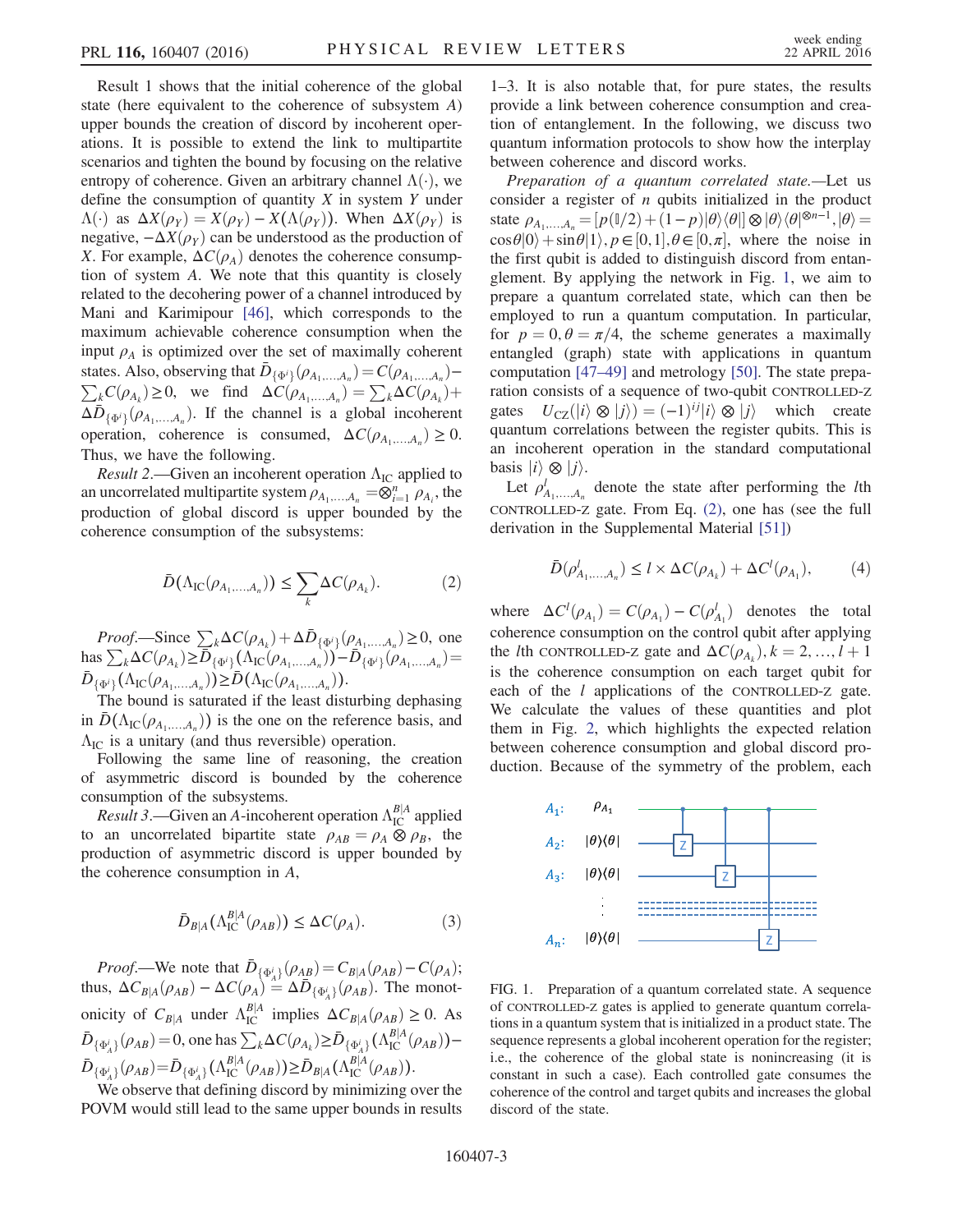

FIG. 2. Coherence consumption bounds discord creation. We plot the values of the total coherence consumption of the subsystems  $l \times \Delta C(\rho_{A_k}) + \Delta C^l(\rho_{A_1})$  (the solid linked dia-<br>monde) the created global discord  $\bar{D}(c^l)$  (the dotted linked monds), the created global discord  $\overline{D}(\rho_{A_1,...,A_n}^I)$  (the dotted linked squares) obtained by numerical optimization, and the coherence consumption (the dashed linked disks) on the control qubit  $\Delta C^l(\rho_{A_1})$  after l CONTROLLED-Z gates for  $p = 0.2$  and  $\theta = 0.45$ .

CONTROLLED-Z gate consumes an equal share of coherence in each target; i.e.,  $\Delta C(\rho_{A_k})$  is the same for each  $k \geq 2$ .

Coherence consumption and discord production in DQC1.—This model is a quantum computation which estimates the normalized trace of a unitary matrix U with exponential speedup with respect to the known classical algorithms [36]. It employs highly mixed qubits such that vanishing entanglement is generated in the multipartite state. The protocol is presented in Fig. 3. The algorithm requires an  $n + 1$  qubit system split into one ancilla  $|0\rangle\langle0|_A$ (in fact, the result applies to any  $\rho_A$ ) and an *n*-qubit maximally mixed register,  $\rho_R = 1/2^n$ , initially in a product state. This scheme consists of first applying a Hadamard gate on the register, followed by a CONTROLLED-U gate that correlates this register with the ancilla. Subsequent measurements of the ancilla in an appropriate basis enables estimation of the normalized trace of U:  $\langle \sigma_x + i \sigma_y \rangle_{\tilde{\rho}_A} = \text{Tr}[U]/2^n$ .



2. Coherence consumption for building up discord

FIG. 3. DQC1 model. The algorithm consists of (1) preparing coherence in an ancillary pure qubit; (2) applying a controlled operation, which, in general, creates discord between the ancilla and a maximally mixed register by consuming the coherence of the ancilla; (3) obtaining information about  $Tr[U]$  by a polarization measurement in the ancilla:  $\langle \sigma_x + i \sigma_y \rangle_{\tilde{\rho}_A} = \text{Tr}[U]/2^n$ .

It is conjectured that discord in the state just prior to measurement,  $\tilde{\rho}_{AR}$ , is the resource for the protocol [37–40]. Here, we provide a further viewpoint by studying DQC1 in terms of the interplay between coherence and discord.

We fix the reference basis to be the computational basis for the ancilla and the eigenbasis of U for the register. Our reference basis choice makes the CONTROLLED-U an incoherent operation. Also, the state of the register is always maximally mixed and thus remains incoherent throughout the algorithm. The protocol requires coherence to be built in the ancilla state,  $C(\rho_A) = 1$ , and then to be consumed in order to correlate the ancilla and the register.

From Eq. (2), we have  $\Delta C(\rho_A) + \Delta C(\rho_R) \geq -\Delta \bar{D}(\rho_{AR})$ . By noting that  $\Delta C(\rho_R) = 0$  and  $\bar{D}(\rho_{AR}) = 0$ , we find that the coherence consumption in the ancilla bounds the generated global discord:

$$
\bar{D}(\tilde{\rho}_{AR}) \le \Delta C(\rho_A). \tag{5}
$$

Let us focus on the asymmetric discord. It is straightforward to see that the CONTROLLED-U gate is an A-incoherent operation; i.e., it maps the set  $\mathcal{I}_{R|A}$  onto itself. Since the global state before applying the CONTROLLED-U gate is a product state, Eq. (3) implies

$$
\bar{D}_{R|A}(\tilde{\rho}_{AR}) \le \Delta C(\rho_A). \tag{6}
$$

Previous claims about discord as a resource in DQC1 have several flaws. One is that as  $U = e^{i\phi}M$ ,  $M^2 = \mathbb{I}$ , there is no discord in  $\tilde{\rho}_{AR}$  [40]. Nevertheless, no classically efficient method of estimating the normalized trace of such a  $U$  is known. We note coherence can generally be consumed in this case. In fact,  $\Delta C(\rho_A) = H_2[(1 - |Tr[U])]$  $|2^n/2|$ , where  $H_2(x) = -x \log(x) - (1 - x) \log(1 - x)$  is the binary Shannon entropy. Therefore, no coherence is consumed if and only if  $U = e^{i\phi}$  for some  $\phi$ . This inspires an interesting question of whether a classical algorithm can evaluate the normalized trace of such a U. The question, however, is surprisingly nontrivial. This is because the input of the DQC1 algorithm is not a matrix representation of U, but rather some classical description for a polynomial sized quantum circuit (a sequence of one- and two-qubit gates) that generates  $U$  [52]. If true, it would indicate that coherence consumption is nonzero in DQC1 if and only if quantum processing has a computational advantage.

Conclusion.—In this Letter, we investigated the interplay between coherence and discord. We proved several results bounding the amount of discord which can be created ex nihilo by incoherent operations in a multipartite system. We showed that coherence of the subsystems must be consumed in order to create genuinely quantum correlations between them. Establishing the cost of creating quantum resources is a necessary requirement for quantum information processing. Here, we proved that, in a scenario where coherence of the global state is not a freely available